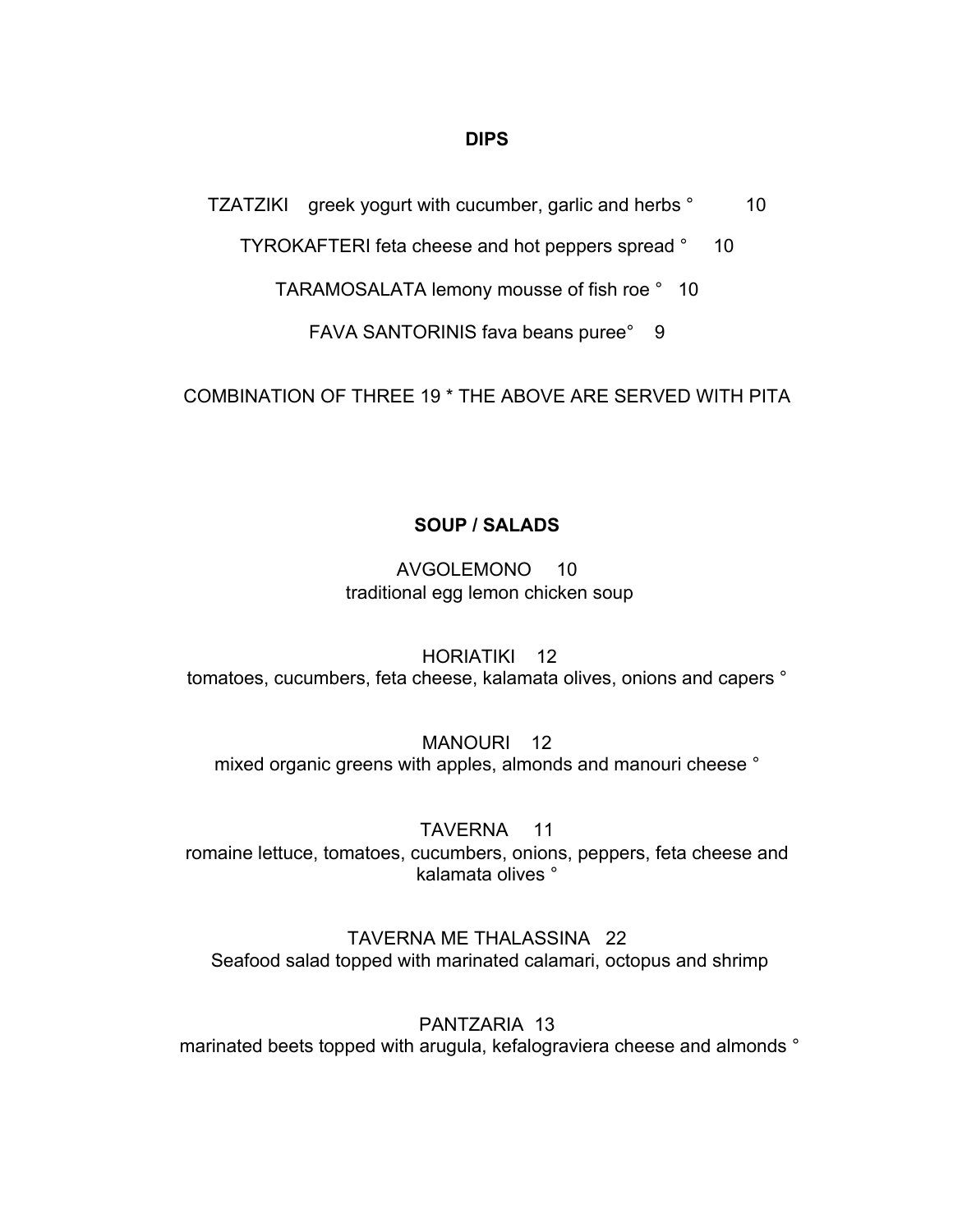## **CHEESE**

# HALOUMI SKARAS 14 grilled Cypriot sheep and goat cheese served with marinated beets

## SAGANAKI 14 pan fried kefalograviera cheese flamed table side

FETA SAGANAKI WITH WATERMELON 14 Watermelon and sesame crusted feta topped with organic Greek honey and almonds

# **MEZEDES – SMALL PLATES**

## **VEGETARIAN**

# SPANAKOPITA 12 crisp layers of phyllo filled with spinach, feta cheese and scallions

DOLMADAKIA 11 grape leaves with rice, pine nuts, spring onions and herbs served with tzatziki °

> KOLOKITHAKIA 12 thinly sliced crisp zucchini served with tzatziki

GREEK BEANS 10 northern beans with scallions, parsley, olive oil and lemon°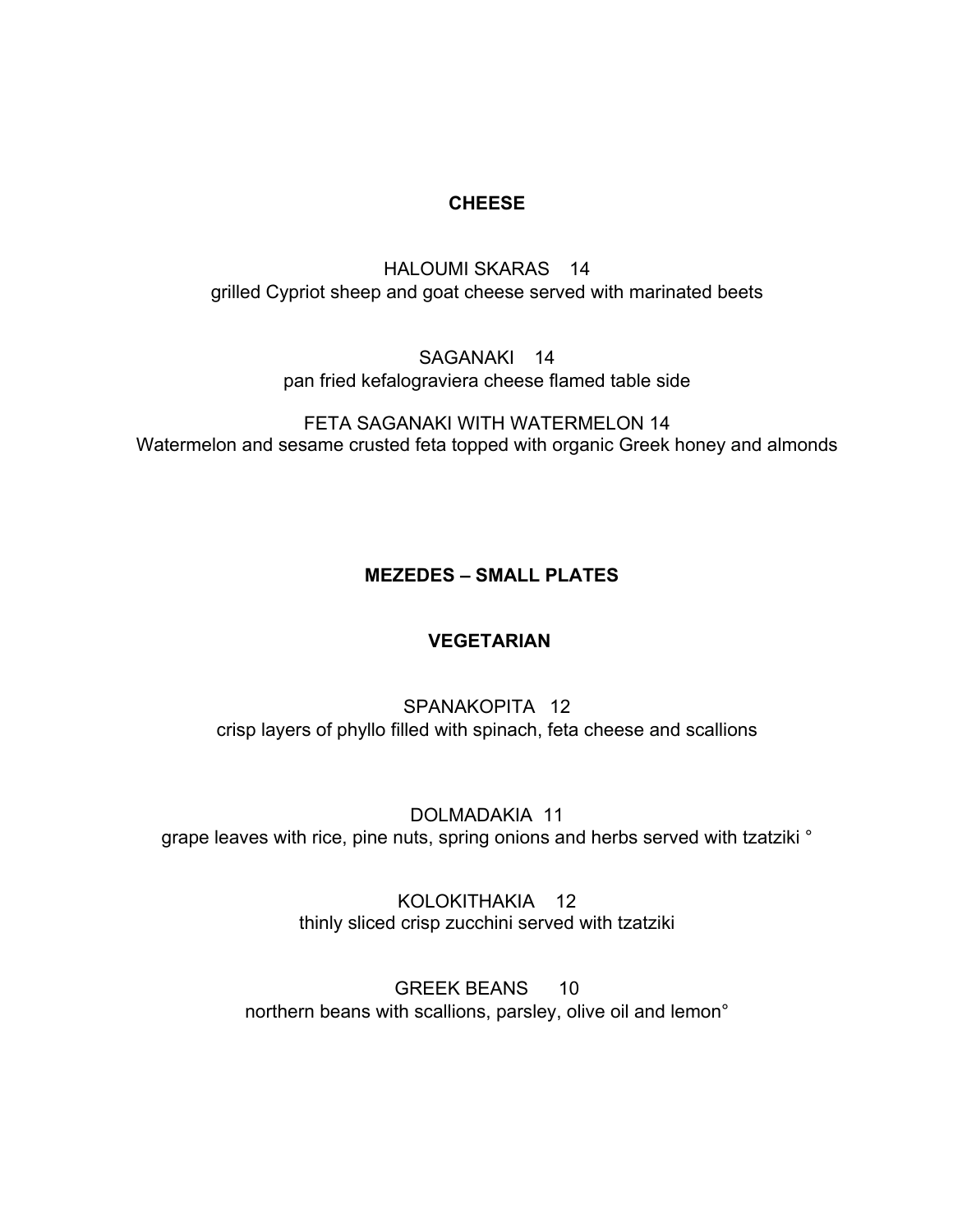**THALASSINA - SEAFOOD MEZEDES**

XIFIAS SOUVLAKI 18 swordfish skewers °

HTAPODI 25 grilled octopus served with fava puree, topped with onions°

GARIDES SAGANAKI 18 sauteed shrimp with feta cheese, tomatoes, onions and raisins  $\degree$ 

KALAMARAKIA TIGANITA 15 fried kalamari served with seafood based tomato sauce 15

BAKALIARAKIA 16 fried cod served over beets topped with skordalia 16

## **KREATIKA - MEAT MEZEDES**

\*KOTOPOULO SOUVLAKI 12 chicken skewers served with tzatziki °

> \*FILETO SOUVLAKI 22 filet mignon skewers °

\*BIFTEKAKIA 13 greek style beef meatballs served with tzatziki

\*KREATOMEZES / MEAT SAMPLER 26/48 biftekakia, chicken, lamb chops, served with asparagus and tzatziki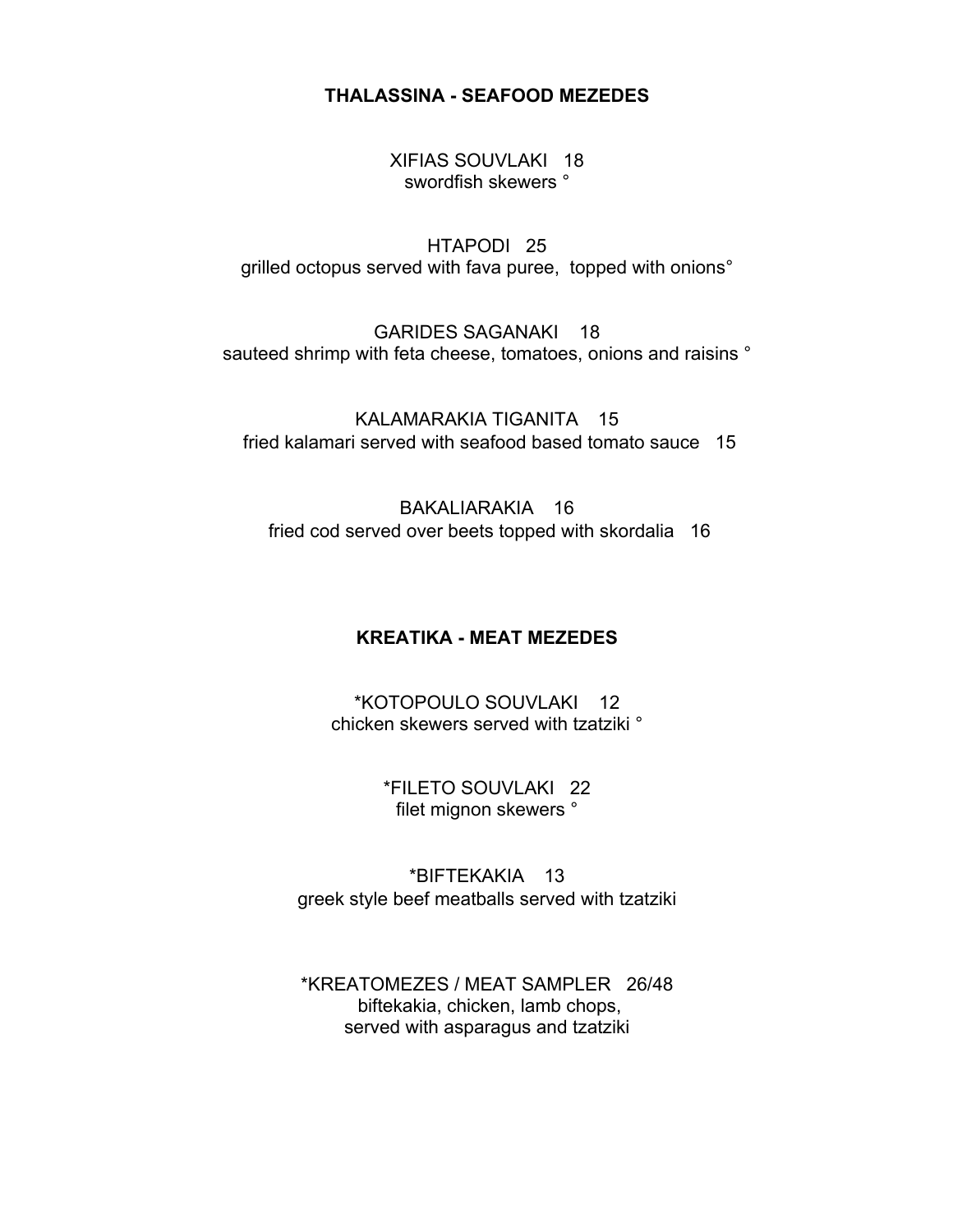#### **PSARIA IMERAS – FRESH FISH**

LAVRAKI - BRANZINO 38 whole Mediterranean bass, white-moist-tender flakes, delicate, mild flavor °

> SALMON FILLET 25 broiled in olive oil and lemon °

ROCKFISH LEMONATO 35 Rockfish fillet saute with wine sauce and capers topped with mushrooms, served with potatoes

> CHILEAN SEA BASS Market price broiled served over lemony spinach and rice °

HALIBUT FILLET 36 served over sauteed rapini and topped with grape tomatoes, capers, olives and spring onions

### **TRADITIONAL ENTREES**

PAIDAKIA 42 grilled lamb chops served with asparagus and potatoes

Due to the rising price and disruption in availability we are not able to find Colorado lamb chops

ARNI YOUVETSI 38 Colorado lamb shank, braised in wine tomato sauce served over greek style orzo

MOUSAKA 24 layers of baby eggplant, potatoes and ground beef topped with a rich bechamel

\*KOTOPOULO 26 semi boneless grilled half chicken, served with baby carrots and potatoes

\*These items may be served undercooked. Consuming raw or undercooked meats, poultry, seafood, shellfish, or eggs may increase your risk of foodborne illness. ° Gluten free